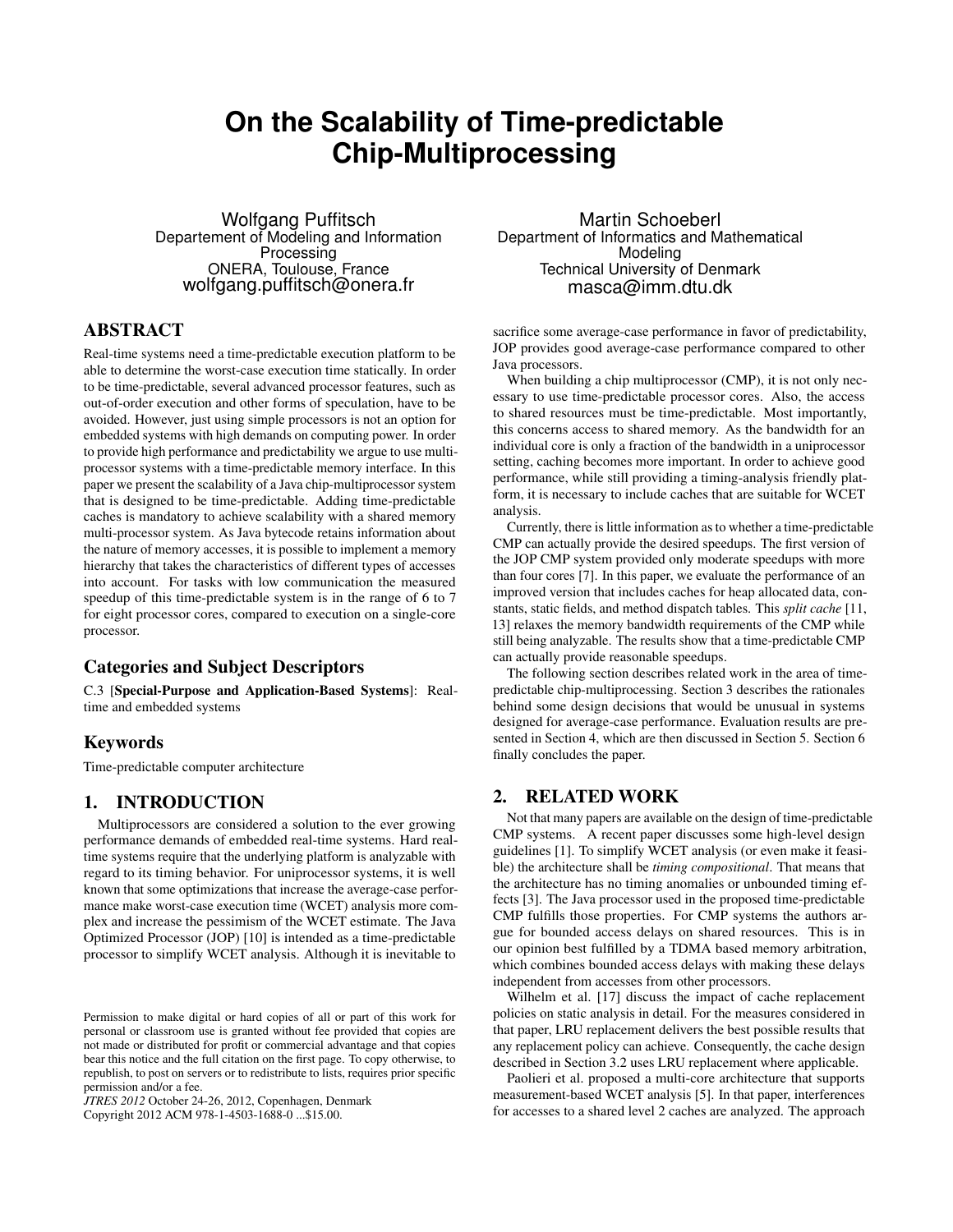

Figure 1: Timing anomaly with RR arbitration

has been further extended to accesses to shared RAM [4]. In a setting with four cores, the WCET for the execution of a single thread is increased by a factor of up to 2.2, and the measured execution time by a factor of up to 1.7, compared to execution on a uniprocessor. When assuming that the task in consideration can be fully parallelized to four cores, this would be equivalent to speedups of  $\frac{4}{2.2}$  = 1.82 and  $\frac{4}{1.7}$  = 2.35, respectively.

A CMP version of the Java processor jamuth has been evaluated by Uhrig [16]. The interconnect to the shared memory is the Altera switch fabric with the Avalon bus. As jamuth is a chip-multithreaded architecture, two dimensions (chip multi-threading and multi-core) are explored. The maximum speedup, with modified versions of the JemBench benchmarks [14], in a configuration with 3 threads and 3 cores is reported as 3.5.

The SHAP Java processor project has been extended to a CMP version [19]. While it shares some of its characteristics with JOP, WCET analyzability is not mentioned among its design goals. The evaluation results in Section 4 demonstrate that an analysis friendly design does not necessarily perform worse than designs with other objectives.

## 3. SYSTEM DESIGN

The JOP chip-multiprocessor (CMP) design is driven by the intention to keep the system worst-case execution time analyzable. Optimizing for WCET instead of optimizing for average-case throughput leads to different solutions in the design space. This section gives the rationale for, from an average-case optimization standpoint probably uncommon, design decisions. To keep access to the shared resource main memory predictable, a TDMA based memory access arbitration is mandatory. As the pressure to the memory interface increases with multiple cores, more data needs to be held in core local memories. The split-cache design allows caching in a time-predictable way.

#### 3.1 TDMA and Round-Robin Arbitration

In order to achieve timing predictability, the latency of memory accesses must be bounded. In a CMP setting, the arbitration of memory accesses must ensure that the memory latencies for all cores are bounded. To achieve this, we implemented two arbiters: a time-division multiple access (TDMA) arbiter and a round-robin (RR) arbiter.

The TDMA arbiter reserves a slot for each CPU in which it may access the memory exclusively. Each slot is long enough to contain a full memory access. Therefore, accesses by one core do not affect memory accesses of other cores. The RR arbiter works similarly to the TDMA arbiter, but uses flexible slot lengths. If no memory access occurs, the slot length is a single cycle. In case of memory accesses, the slot is extended to fit the current memory access. In theory, it would be possible to eliminate the cycle for cores without pending memory requests, i.e., to grant access to the next processor with a pending memory request immediately. However, this results in complex and slow hardware and would therefore in practice impair the performance of the overall system. Therefore, we accept to pay one wasted clock cycle per idle core to only perform local arbitration and have a scalable memory arbiter.

For both arbiters the latency for accesses is bounded. In a CMP with *N* cores, a core has to wait at most  $N-1$  memory accesses before it is granted access itself. However, the arbiters differ in their average-case performance and the analyzability of the worst-case performance.

The TDMA arbiter always provides the same performance to a core, regardless of the workload on other cores. The performance does not depend on the amount of contention. This also simplifies WCET analysis, because the worst-case behavior can be analyzed locally, without considering other cores. Also, measurements to estimate the tightness of analytical WCET bounds can be kept simple. This arbiter is therefore a good choice when WCET analyzability is of utmost importance.

WCET analysis is considerably more complex for the RR arbiter. The performance depends on the level of contention. Intuitively, performance increases with low contention. However, this is not always the case. Figure 1 shows such a timing anomaly where high bus traffic leads to a lower execution time than low bus traffic with RR arbitration.

In both Figures 1a and 1b, Core 0 executes a sequence of five operations: first, it issues a read, rd0A, then it executes three operations that do not access memory (denoted by nop), and finally it issues a second read, rd0B. Cores 1 to 3 all issue a read operation, rd1 to rd3. The signals labeled Core 0 to Core 3 show when the arbiter is ready to serve accesses of the respective core; accesses from a core are passed on only if the respective signal is high.

In Figure 1a, rd0A can be served immediately. Afterwards, the three nops are executed. The second read of Core 0, rd0B, misses the slot for Core 0. Instead, rd1, which has been issued in the cycle before, is served. The reads from the other cores, rd2 and rd3, are served subsequently. After these reads have finished, rd0B is passed on. In Figure 1b, rd0A can also be served immediately. However, rd1 to rd3 are issued earlier, and are performed back to back with rd0A. Consequently, rd0B catches the next free slot for Core 0, and is served earlier than in Figure 1a.

The performance of the scenario depicted in Figure 1b is the same as for a TDMA arbiter. The scenario in Figure 1a performs actually worse than with TDMA arbitration. WCET analysis has to assume that with RR arbitration *each* memory access exhibits its worst-case behavior. In contrast, the predefined arbitration pattern of a TDMA arbiter allows the analysis to reason about sequences of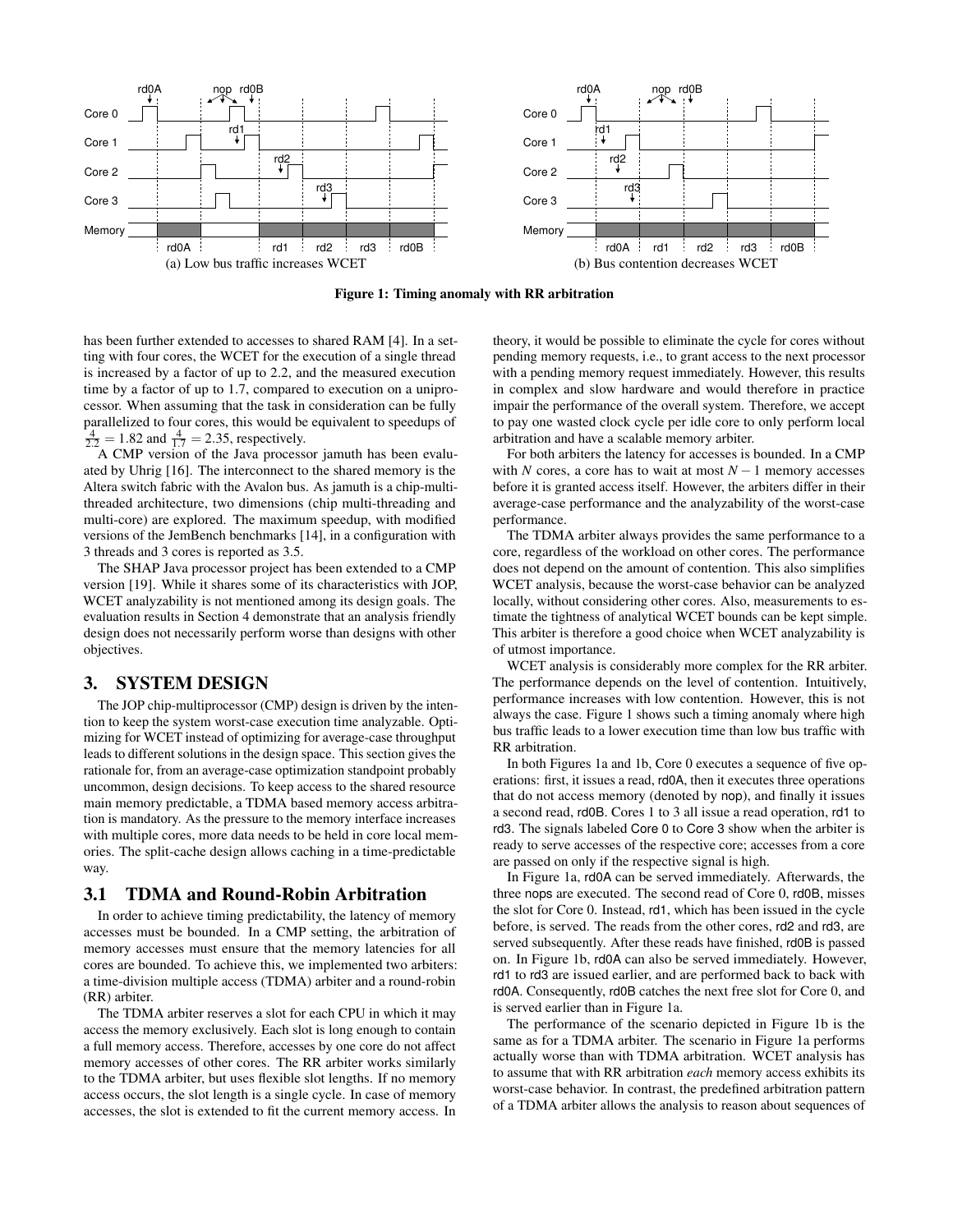instructions (e.g., basic blocks), leading to shorter WCETs for these sequences. However, as the results in Section 4 show, this does not affect the average-case performance. Therefore, we suggest using the RR arbiter when average-case performance is more important than WCET analyzability.

## 3.2 Split Caches

With respect to caching, memory is usually divided into instruction memory and data memory. This cache architecture was proposed in the first RISC architectures [6] to resolve the structural hazard of a pipelined machine where an instruction has to be fetched concurrently to a memory access. This division enabled WCET analysis of instruction caches.

In former work we have argued that data caches should be split into different memory type areas to enable WCET analysis of data accesses [11, 13]. We have shown that a JVM accesses quite different data areas (e.g., the stack, the constant pool, method dispatch table, class information, and the heap), each with different properties for the WCET analysis. For some areas, the addresses are statically known; some areas have type dependent addresses (e.g., access to the method table); for heap allocated data the address is only known at runtime. Therefore, the caches are organized to simplify the analysis. Different memory areas are cached in different caches:

- Method cache An instruction cache that caches whole methods. Misses can occur only upon calls and returns; all other instructions result in cache hits.
- Stack cache Stack data is placed in this cache. The contents are replaced on task switches and accesses to this cache are always hits.
- Constant cache A cache for constant data with known addresses. As addresses are known, a direct-mapped cache is sufficient. No cache coherence is necessary for constant data.
- Static data cache Similar to the constant cache, but as data may change, cache coherence is necessary.
- Object cache A fully associative cache that exploits knowledge about the object layout.
- Fully associative cache A small cache for single words with unknown addresses.

The stack cache and method cache are an integral part of the JOP pipeline. The stack cache is part of the thread context and is exchanged on a thread switch. The size of the method cache, and therefore the maximum method size, can be configured. The default configuration in JOP is 4 KB for the method cache. Java methods tend to be small (99% smaller than 512 B [9]). Only class initializers for large arrays are quite large. We execute those large method at JVM boot time with a small interpreting JVM that runs on top of JOP. In that case, the method is directly executed from the main memory without using the method cache. The other data caches are optional and are located in a separate data cache unit. The inclusion or exclusion as well as the size can be configured.

For data where the address is statically known or can be inferred by a type analysis, a direct mapped caches are used [13]. For data with unpredictable addresses, two different caches are used. For objects, an *object cache* [12] is used, which uses object references as tags and caches the first *N* fields of an object. In an earlier paper [2], we have shown that such an *object cache* can be integrated into our WCET analysis tool [15]. For other data with unpredictable addresses, a fully associative cache with LRU replacement that caches single words is used. Due to its limited size, it is used only for data where accesses in the near future are likely, i.e., this cache is not used for array fields.

Memory accesses can be classified whether the accessed data requires to be held coherent or is core local. Accesses to static variables and object fields must follow the Java memory model, which requires some coherence mechanism. Accesses to constant data such as the constant pool or the method table are implicitly cache coherent. Stack allocated data is thread local in Java and needs no cache coherence protocol.

## *3.2.1 Cache Coherence*

When designing a CMP system, one must consider cache coherence mechanisms. Depending on the memory model, different mechanisms can be provided to programmers and compilers to establish the guarantees of the memory model.

For a Java processor, it is natural to use a memory model that is compliant with the Java memory model. The Java memory model can be implemented by using write-through caches and invalidating caches when acquiring locks and reading from volatile variables [8]. While such a coarse-grain cache coherence implementation might sacrifice some performance, it is very convenient from a WCET analysis point of view. In the proposed cache coherence scheme, all actions related to cache coherence are local actions that are visible to the WCET analysis. The timing of accessing a variable is the same regardless of whether the variable is actually shared with a different core, and the cache state is independent from the behavior of other cores.

Using write-through caches also simplifies WCET analysis in a uniprocessor setting. With a write-back cache, the analysis would have to reason about whether a cache line actually needs to be written back to memory on a cache miss. Some current WCET tools assume an additional write back for each cache miss [1]. For a writethrough cache, the cost of writes can be attached to the instruction that issues the write, without introducing further pessimism.

## 4. EVALUATION

We chose four benchmarks from the JemBench [14] benchmark suite, with different characteristics to demonstrate the scalability of our design. Two additional single-threaded benchmarks were used to evaluate the performance impact of the split cache design.

## 4.1 Platform

The evaluation compares CMP versions of JOP with different cache configurations. All configurations contain a cache for instructions (the method cache) and stack allocated data (the stack cache). The *cached* and *uncached* configurations in the following discussion are configurations where other types of data are cached/uncached.

The method cache is 4 KB in size, divided into 32 blocks. The stack cache is 2 KB large. Configurations that cache accesses to other memory areas contain four more caches: a direct mapped cache with 1 KB for constant data with known addresses, a direct mapped cache with 1 KB for data with known addresses that requires cache coherence, a 16-way object cache that caches the first 8 words of objects, and a 16-way fully associative cache with LRU replacement for other data with unknown addresses.

Accesses to the constant pool and the method tables go through the direct mapped cache without cache coherence, while the direct mapped cache for cache coherent data is used for accesses to static variables. The object cache is used for accesses to object fields. Most other accesses go through the fully associative cache; only accesses to array fields and some JVM-internal accesses bypass the caches.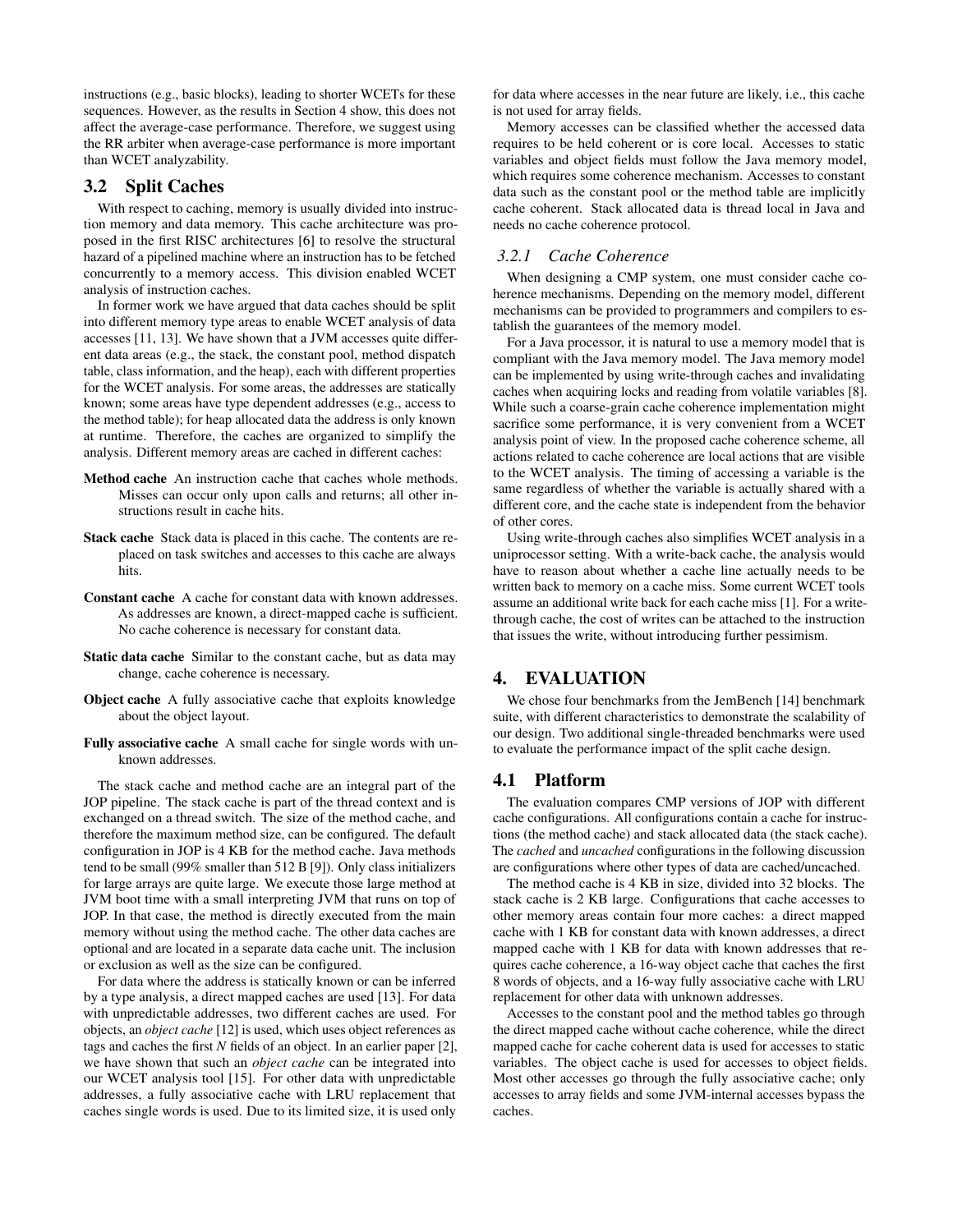The development board used in this evaluation is the DE2-70 board from Altera, which features a Cyclone II FPGA (EP2C70), and 2 MB of synchronous SRAM. Accesses to this RAM have a latency of 3 cycles. For round-robin arbitration, the worst-case latency for a memory access from a core is 3 ∗*N* cycles, as the processor in the worst case has to wait for accesses from all other cores and the completion of its own access. For TDMA arbitration, the worst-case latency is  $3*(N+1)$  cycles, because it might happen that the core just missed the beginning of its current slot and needs to wait for its completion. JOP is clocked at 90 MHz in all configurations presented in this section.

### 4.2 Benchmarks

The following benchmarks have been chosen from the embedded Java benchmark suite JemBench [14]:

- LiftCMP is derived from a real-world application that controls an industrial lift. Each core executes one such single-threaded application, without any cooperation or synchronization. This benchmark therefore evaluates the performance of independent threads.
- Matrix benchmarks the performance of matrix multiplication. While there is some computational complexity, its performance mostly depends on the available memory bandwidth.
- Raytrace is a computationally complex benchmark that depends on the performance of floating-point operations. Parallelization is limited to six threads.
- Queens computes solutions to the N-Queens problem. It contains a notable amount of synchronization, which has to be handled efficiently for good performance.
- Kfl is a single-threaded benchmark, derived from a real-world application that tilts up a railway contact wire. It is used as an additional benchmark for the evaluation of the cache performance.
- UdpIp is is a benchmark derived from the implementation of a simple UDP/IP stack. It is also used to evaluate the cache performance.

#### 4.3 Scalability

Figure 2 shows the benchmark results scaled to the uncached uniprocessor version. Four configurations are evaluated: TDMA arbitration without caching (TDMA), TDMA arbitration with cache (TDMA \$), RR arbitration without cache (RR), and RR arbitration with cache (RR \$). Naturally, there is no arbitration in the uniprocessor versions.

The LiftCMP benchmark, shown in Figure 2a, is limited in its scalability by its memory bandwidth demands for the uncached configurations. Only speedups of up to 2.9 can be achieved. In contrast, the cached configurations scale up to 6.1 for TDMA \$ and 6.9 for RR \$. The results suggest that caching has a considerably higher impact on the performance than the arbitration policy.

For the Matrix benchmark (Figure 2b), the configurations without caches do not scale very well, with speedups of around 2.0 at most. The configuration with caches scales considerably better, with RR \$ providing a speedup of up to 3.6 with eight cores. TDMA \$ achieves speedups of up to 3.16. The memory bandwidth demands of the Matrix benchmark limit the scalability, but caching enables significantly higher speedups. This benchmark also shows the effect that additional cores do not always improve performance. The inner loop of the matrix multiplication has a very regular memory access



Figure 3: Performance impact of individual caches for JOP with eight cores and TDMA arbitration

pattern. For cases where this pattern does not fit the slot pattern of the memory arbiter well, a performance degradation can be observed. The effect is visible in particular for the RR configuration with three cores and the TDMA \$ configuration with six cores.

The results for the Raytrace benchmark in Figure 2c do not vary greatly between the different configurations. Most of the computation time is spent for floating-point computation, leading to low memory bandwidth demands, and speedups of around 4.2 to 4.4. Only for configurations with more than five cores, there is a notable difference between TDMA and the other three configurations. Please note that the benchmark cannot scale beyond six cores, simply because it consists of only six threads. However, it apparently already reaches its maximum performance for five cores. Supposedly due to an unfortunate assignment of threads to cores, performance does not improve between three and four cores.

The performance of the Queens benchmark reaches a speedup of around 4.8 for the plain TDMA configuration, as shown in Figure 2d. Using either TDMA \$ or RR provides similar speedups of up 6.0 and 6.2, respectively. The scalability of the TDMA \$ configuration is limited by synchronization—memory bandwidth is reserved for cores even if they are blocked by other cores. The RR configuration can use this available bandwidth, but suffers from its high memory bandwidth demands. The combination of RR arbitration and caching combines the benefits, leading to speedups that scale almost linearly with the number of cores for RR  $\frac{1}{2}$ , up to a factor of 7.0.

### 4.4 Cache Performance

Figure 3 shows the performance impact of the individual caches in the split cache in a configuration with eight cores and TDMA arbitration. DM shows the results with just the direct-mapped cache for static variables enabled, CONST with just the cache for constant data, FA with just the fully associative cache, and OBJ with just the object cache. The results with all caches enabled is labeled all.

The DM and CONST configurations provide only minor performance enhancements. As only a fraction of all instructions accesses static or constant data, this is not surprising. Even if all such accesses would be cache hits, we could not expect huge performance gains. In contrast, the FA configuration increases performance significantly. This is relatively surprising, given the small size of this cache. This can be explained by the fact that a significant proportion of instructions accesses heap allocated data. Therefore, even a small cache with moderate hit rates can provide significant speedups. As most of the benchmarks are not written in a particularly object-oriented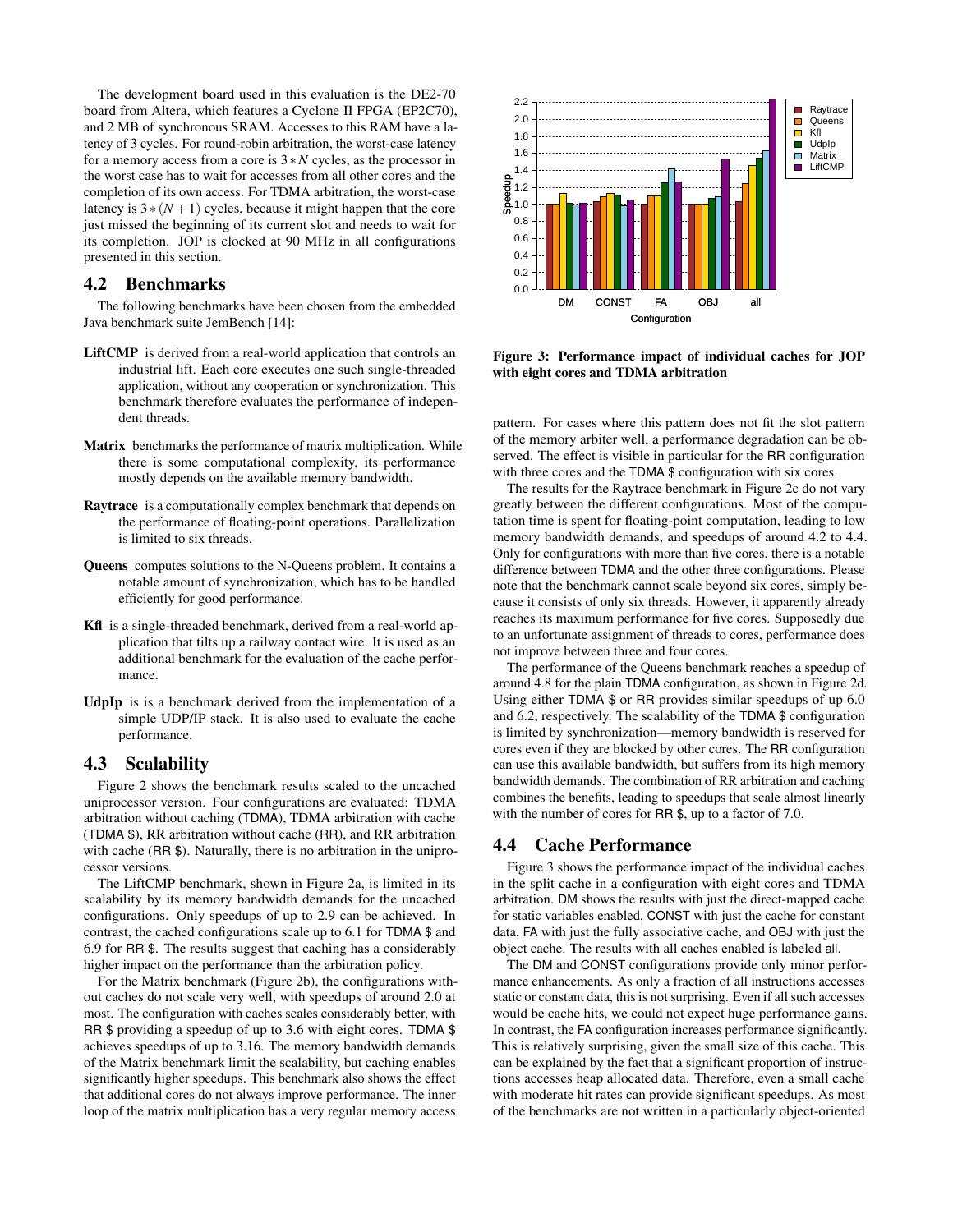

Figure 2: Benchmark results scaled to the uncached uniprocessor configuration

style, we do not see a major effect of the object cache for these benchmarks. The exception for this is the LiftCMP benchmark, for which the object cache improves performance by more than 50%. The LiftCMP benchmark also benefits the most from caching, with a perfomance increase by a factor or 2.2 if all caches are enabled.

#### 4.5 Comparison with Another Java CMP

In this section, we compare the performance of the JOP CMP system with the CMP version of the SHAP Java processor [19]. While SHAP is in some regards similar to JOP, it is not explicitly designed for time-predictability.

The SHAP CMP system has been evaluated with two different FPGA boards: the Altera DE2 board and the Xilinx ML505. The DE2 board has a asynchronous 16-bit memory and 32-bit memory accesses take 2 cycles. On the Cyclone II FPGA (EP2C35) of the DE2 board, SHAP can be clocked at 60 MHz. The ML505 features a 32-bit synchronous memory with a latency of 3 cycles, but a bandwidth of 1 cycle per access is achieved through pipelining. The maximum clock frequency on the high performance Virtex-5 FPGA of that board is 80 MHz.

In order to compare the performance of the JOP CMP system with the performance of SHAP on the DE2, we implemented a variant of JOP on the DE2-70 board with 6 cycles memory access latency. This corresponds to the memory latency that earlier implementations of JOP had on the DE2 board. For the scope of this comparison, we ignore the fact that it would not be possible to implement a JOP CMP with 8 cores on the DE2 board due to the smaller FPGA.

Figure 4 compares the results for JOP and SHAP on different FPGA boards.<sup>1</sup> For JOP, we show the results for the cached versions with TDMA arbitration, labeled JOP DE2-70 TDMA \$ for the "fast" variant, and JOP DE2-70\* TDMA \$ with 6 cycles memory latency. The results of the fastest configuration of JOP on the DE2-70 board, with caching and RR arbitration, are labeled JOP DE2-70 RR \$. For SHAP, we show the results for the DE2 and the ML505 board (SHAP DE2 and SHAP ML505).

Even with slowed-down memory accesses, JOP performs considerably better than SHAP on the DE2 board. While the performance of SHAP on that board saturates for five and six cores, JOP scales up to eight cores.

Although the ML505 board contains a more powerful/faster FPGA and provides a higher memory bandwidth than the DE2- 70 board, JOP outperforms SHAP on the respective boards for the LiftCMP benchmark. Still, both CMP systems provide reasonable scalability up to eight cores. The result in the PhD thesis of Zabel [18] indicate that the performance of SHAP for this benchmark would saturate at around ten cores.

The results in Figure 4 demonstrate that a time-predictable solution does not have to be slow and can even provide better performance on the same FPGA platform than a CMP with different design goals. Time-predictable caches are effective and can to some degree compensate slower access to main memory, as demonstrated by the similar or superior performance of JOP on the DE2-70 board compared to SHAP on the ML505 board.

## 5. DISCUSSION

The results in Section 4 show that a time-predictable CMP scales reasonably well and provides a performance that is comparable to other Java CMPs. Only for the Matrix benchmark the memory

<sup>&</sup>lt;sup>1</sup>The numbers of for the SHAP CMP system are according to the JTRES 2010 paper [19]. We thank Martin Zabel for providing us the raw data of the benchmark runs.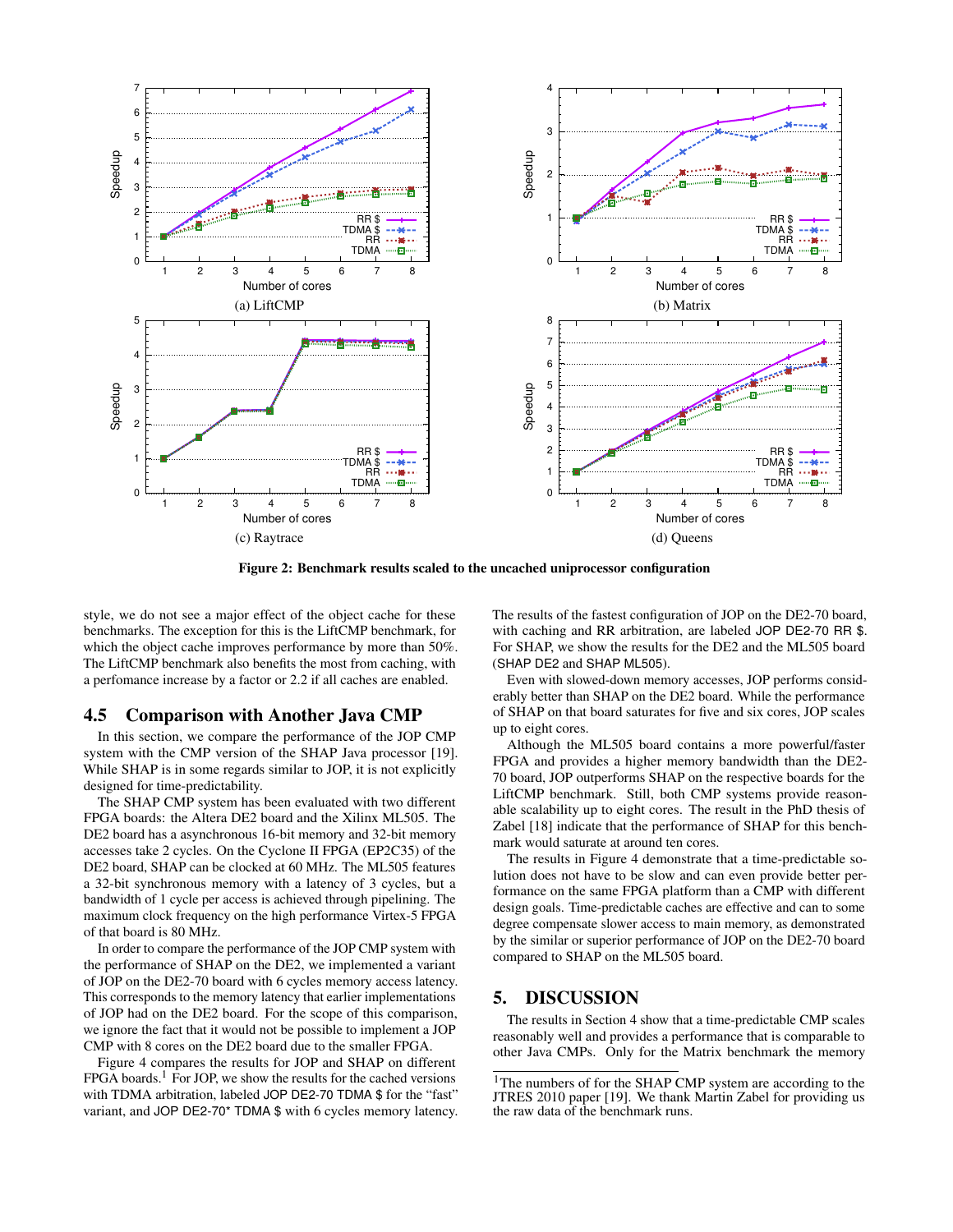

Figure 4: JOP and SHAP scaling on different FPGA platforms for LiftCMP

bandwidth requirements impair the scalability significantly. For both the Matrix and the LiftCMP benchmark, caching has a greater impact on the performance than the arbitration policy. For configurations that are severely limited in their performance by the bandwidth requirements (most notably the uncached configurations with six or eight cores), the performance gains by RR arbitration are minimal. Therefore, the better predictability of TDMA arbitration probably outweighs the performance gains for applications with similar characteristics.

RR arbitration outperforms TDMA arbitration for the Queens benchmark. In situations where a core executes within a critical section while other cores wait for the respective lock, the RR arbiter provides the unused bandwidth to the core holding the lock. While this enhances the performance in measurements, such situations are difficult to model for static analysis. It has to be proven that other cores always wait for the held lock when executing a certain program fragment. Otherwise, the analysis cannot assume that the additional bandwidth is actually available.

The evaluation of the impact of individual caches showed that both an object cache and a small fully associative cache with LRU replacement can enhance performance significantly. As the caches of JOP CMP are designed specifically to simplify static analysis, they can not only increase the measured performance, but can also decrease the analytical WCET [13].

## 6. CONCLUSION

In this paper we report on the scalability of a chip-multiprocessor Java processor, which is designed to enable WCET analysis. Although design optimization for WCET is different from optimizations for average-case throughput, the JOP CMP design scales reasonable for parallel workloads. As the pressure on the memory bandwidth increases with several processor cores on a shared memory architecture, we have added additional caches to the processor cores: direct mapped caches for data where the address can be statically predicted and highly associative caches for data with unpredictable addresses. The resulting speedup of a eight core system compared to a uniprocessor system is between 3 and 7, depending on the type of application.

## 7. REFERENCES

[1] Christoph Cullmann, Christian Ferdinand, Gernot Gebhard, Daniel Grund, Claire Maiza, Jan Reineke, Benoît Triquet, and Reinhard Wilhelm. Predictability considerations in the design of multi-core embedded systems. In *Proceedings of Embedded Real Time Software and Systems*, May 2010.

- [2] Benedikt Huber, Wolfgang Puffitsch, and Martin Schoeberl. Worst-case execution time analysis driven object cache design. *Concurrency and Computation: Practice and Experience*, 24(8):753–771, 2012.
- [3] Thomas Lundqvist and Per Stenström. Timing anomalies in dynamically scheduled microprocessors. In *Proceedings of the 20th IEEE Real-Time Systems Symposium (RTSS 1999)*, pages 12–21, Washington, DC, USA, 1999. IEEE Computer Society.
- [4] M. Paolieri, E. Quinones, F.J. Cazorla, and M. Valero. An analyzable memory controller for hard real-time CMPs. *Embedded Systems Letters, IEEE*, 1(4):86 –90, December 2009.
- [5] Marco Paolieri, Eduardo Quiñones, Francisco J. Cazorla, Guillem Bernat, and Mateo Valero. Hardware support for WCET analysis of hard real-time multicore systems. In *The 36th International Symposium on Computer Architecture (ISCA 2009)*, pages 57–68, Austin, Texas, USA, 20-24, June 2009. ACM.
- [6] David A. Patterson. Reduced instruction set computers. *Commun. ACM*, 28(1):8–21, 1985.
- [7] Christof Pitter and Martin Schoeberl. A real-time Java chip-multiprocessor. *ACM Trans. Embed. Comput. Syst.*, 10(1):9:1–34, 2010.
- [8] Wolfgang Puffitsch. Data caching, garbage collection, and the Java memory model. In *Proceedings of the 7th International Workshop on Java Technologies for Real-Time and Embedded Systems (JTRES 2009)*, pages 90–99, New York, NY, USA, 2009. ACM.
- [9] Martin Schoeberl. *JOP: A Java Optimized Processor for Embedded Real-Time Systems*. PhD thesis, Vienna University of Technology, 2005.
- [10] Martin Schoeberl. A Java processor architecture for embedded real-time systems. *Journal of Systems Architecture*, 54/1–2:265–286, 2008.
- [11] Martin Schoeberl. Time-predictable cache organization. In *Proceedings of the First International Workshop on Software Technologies for Future Dependable Distributed Systems (STFSSD 2009)*, pages 11–16, Tokyo, Japan, March 2009. IEEE Computer Society.